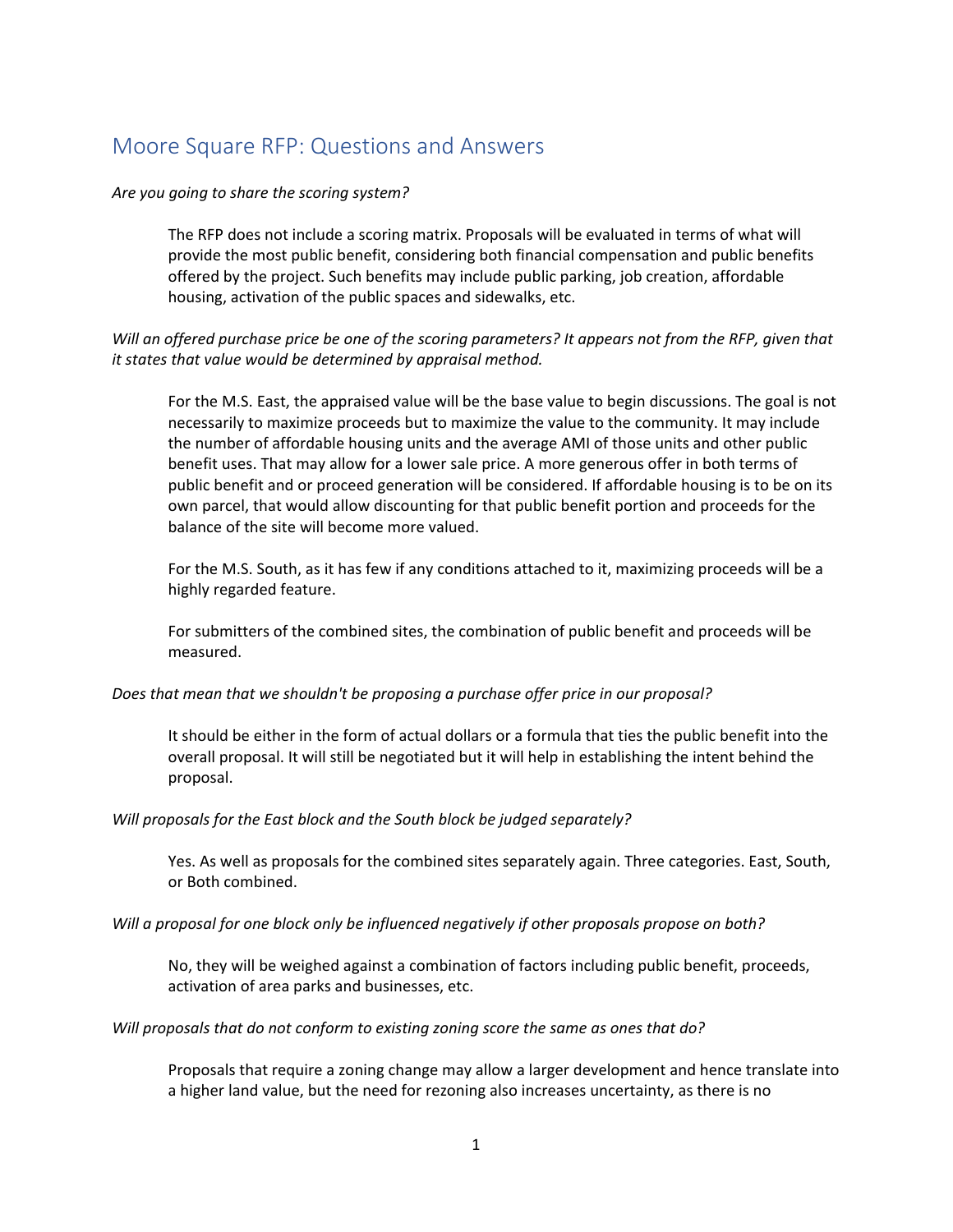guarantee that revised zoning will be approved by a future City Council. Staff will weigh these two trade-offs in scoring.

*In the scoring system, will units planned as non-typical "affordable" units, meaning not tax credit or taxexempt bond financed be counted the same as ones that are?* 

Yes, if they meet similar targets for household income and duration of affordability.

*Does there need to be a legal rent limit imposed for units to be considered affordable? If so, at what level, for what term, and how is it documented? How is compliance monitored?*

Units will be deemed to be market-rate unless subject to legally binding rent limits benchmarked to a percent of area median income. Compliance is monitored by requiring documentation annually that the rents meet the income targets and that the units are occupied by households that are income qualified. LIHTC projects typically target households at 60 percent of AMI. Income averaging can be used to mix higher and lower incomes to achieve deeper targeting for a subset of units. Units not financed using LIHTC can set other income targets, but the City would not consider a unit targeting more than 80 percent of AMI to be affordable. The City's preference is for perpetual affordability. Other terms and income targets can be proposed and will be weighed accordingly.

*Does the city intend to give assistance to the developer chosen for the clean-up of the environmental conditions? Is the city cleaning the site first?*

The City of Raleigh will not be conducting any site mitigation. If the State requires any mitigation based on the proposed uses, the developer will be responsible for that effort.

## *If the developer is required to clean the site, does the developer/site owner get the RE tax abatement benefits of the brownfield agreement?*

As the developer will be responsible for any associated expenses, they will also be eligible for any tax benefit that it might qualify for.

*When exactly in this process will the title to the city owned land transfer to the chosen developer? Can it be done in phases if the proposed development will be done in phases?*

The property can be conveyed in phases according to a negotiated timeline and the purchase price or lease payments will be revised as escalation continues throughout the established timeline.

*I assume you will not accept any development proposal that includes land other than the city owned land, unless that developer owns or has legal control over that land. Is that correct?*

Any submission of additional land beyond what the City of Raleigh is presenting, will only be considered if the submitters control, own, option, or partner with the current owner to have that area included in their proposal.